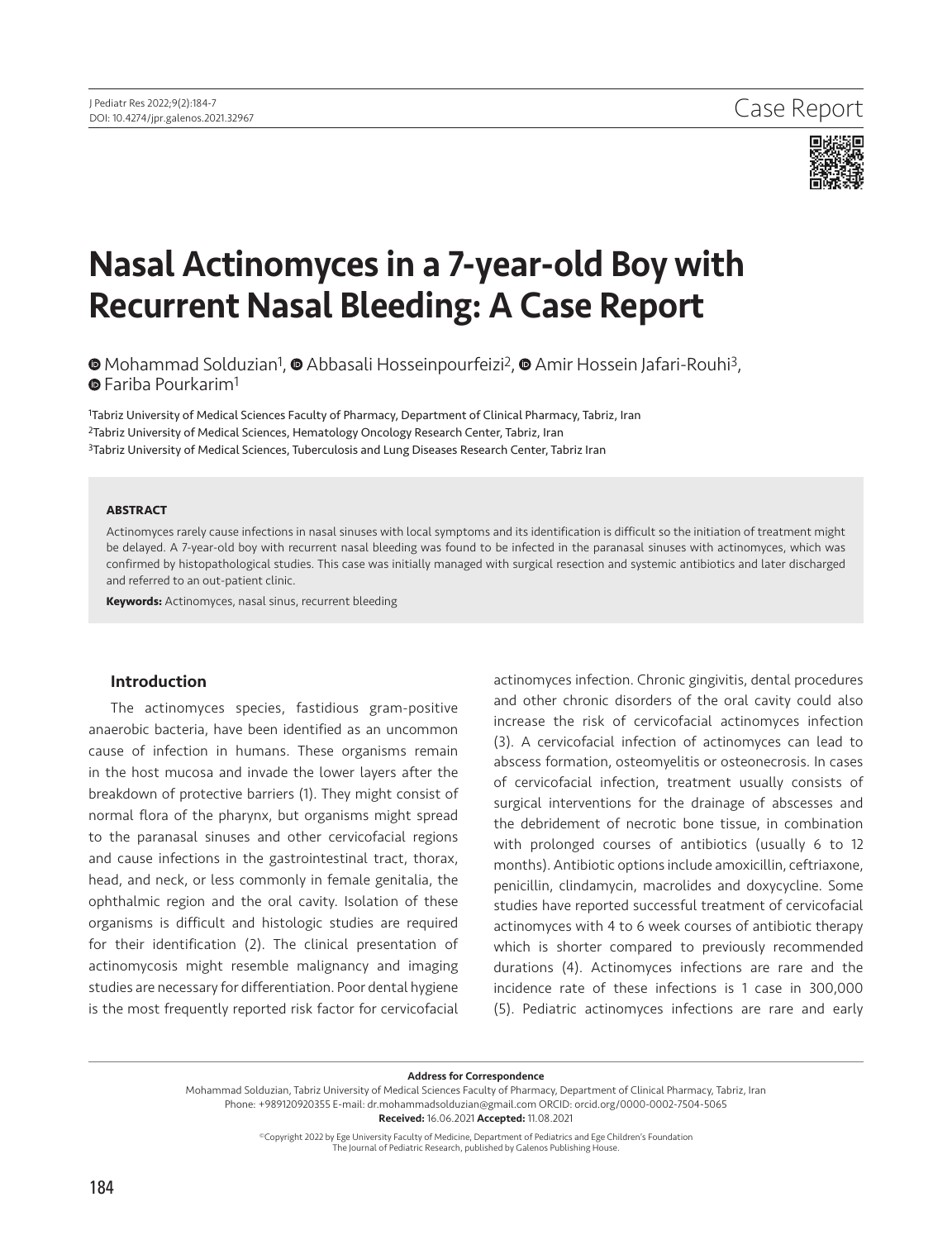epidemiological data indicate that in might account for less than 3% of all actinomyces infections (6). Some patterns of infection are even rarer such as nasal cavity involvement. In the current paper, we report a case of nasal cavity involvement with actinomyces, proven in histologic studies, who was managed with surgical debridement and intravenous antibiotics.

# Case Presentation

A 7-year-old boy with poor oral hygiene was admitted to the emergency department of Tabriz Children's Hospital, a teaching hospital of Tabriz University of Medical Sciences, for the management of epistaxis. His medical history showed recurrent epistaxis during the previous three months leading to frequent emergency visits. He had previously undergone two nasal cautery for the treatment of epistaxis. The child was conscious but appeared pale. His vital signs were as follows; BP of 90/50 mmHg; body temperature of 37.5 °C; a pulse of 141 beats/minute; and a respiratory rate of 31 breaths/minute. On auscultation, his heart sounds were normal and his lungs were clear. Blood tests showed a high white blood cell count (lymphocyte predominance), and anemia (hemoglobin=8.1 g/dL). Other parameters including creatinine, platelet count, prothrombin time, partial thromboplastin time, and international normalized ratio were within the normal range (Table I). His erythrocyte sedimentation rate was 10 mm/hour (reference value: up to 12), while C-reactive protein was negative. A nasal tampon was inserted into the anterior of the nose. Active bleeding from the nose was stopped but the patient occasionally had bloody discharge from the pharynx. Other treatments included 800 mL of 10% dextrose solution intravenously, a transfusion of 350 mL fresh frozen plasma, a transfusion of

| Table I. Laboratory test results                    |              |              |
|-----------------------------------------------------|--------------|--------------|
| Parameter                                           | On admission | At discharge |
| WBC (×10 <sup>3</sup> /mm <sup>3</sup> )            | 14.69        | 14.3         |
| Lymphocytes (×10 <sup>3</sup> /mm <sup>3</sup> )    | 4.19         | 6.4          |
| Neutrophils (×10 <sup>3</sup> /mm <sup>3</sup> )    | 4.97         | 6.9          |
| Hemoglobin (g/dL)                                   | 8.1          | 11.6         |
| Platelet count (×10 <sup>3</sup> /mm <sup>3</sup> ) | 297          | 233          |
| Creatinine (mg/dL)                                  | 0.5          | 0.4          |
| PT (sec)                                            | 12.4         | 12           |
| PTT (sec)                                           | 42           | 24           |
| INR (sec)                                           | 1            | 1            |
| -- -<br>$\cdots$<br>.                               |              |              |

WBC: White blood cells, PT: Prothrombin time, PTT: Partial thromboplastin

2 units of packed red blood cells, tranexamic acid (400 mg slow intravenous infusion 2 times daily), furosemide (15 mg intravenously), 3 drops of phenylephrine into each nostril every 8 hours, and 5 mL of syrup zinc sulfate orally per day.

Computed tomography (CT) angiography of the neck vessels showed opacities in the paranasal sinuses. No evidence of space occupying mass, obvious vascular lesions, stenosis or blockage in the carotid artery or obvious vascular leakage in the nasopharynx or its surrounding spaces was observed.

A CT scan of the brain with radiocontrast media revealed mucosal thickening in the left maxillary sinus, suggesting a retention cyst or polyp measuring 17×15 mm. The nasal cuts can be seen in Figure 1. Osteomeatal complex obstruction and a mass in the nasal cavities was also identified. There



WBC: White blood cells, PI: Prothrombin time, PII: Partial thromboplastin **Figure 1.** Brain computed tomography of the patient. Sinus involvement time. INR: International normalized ratio was noted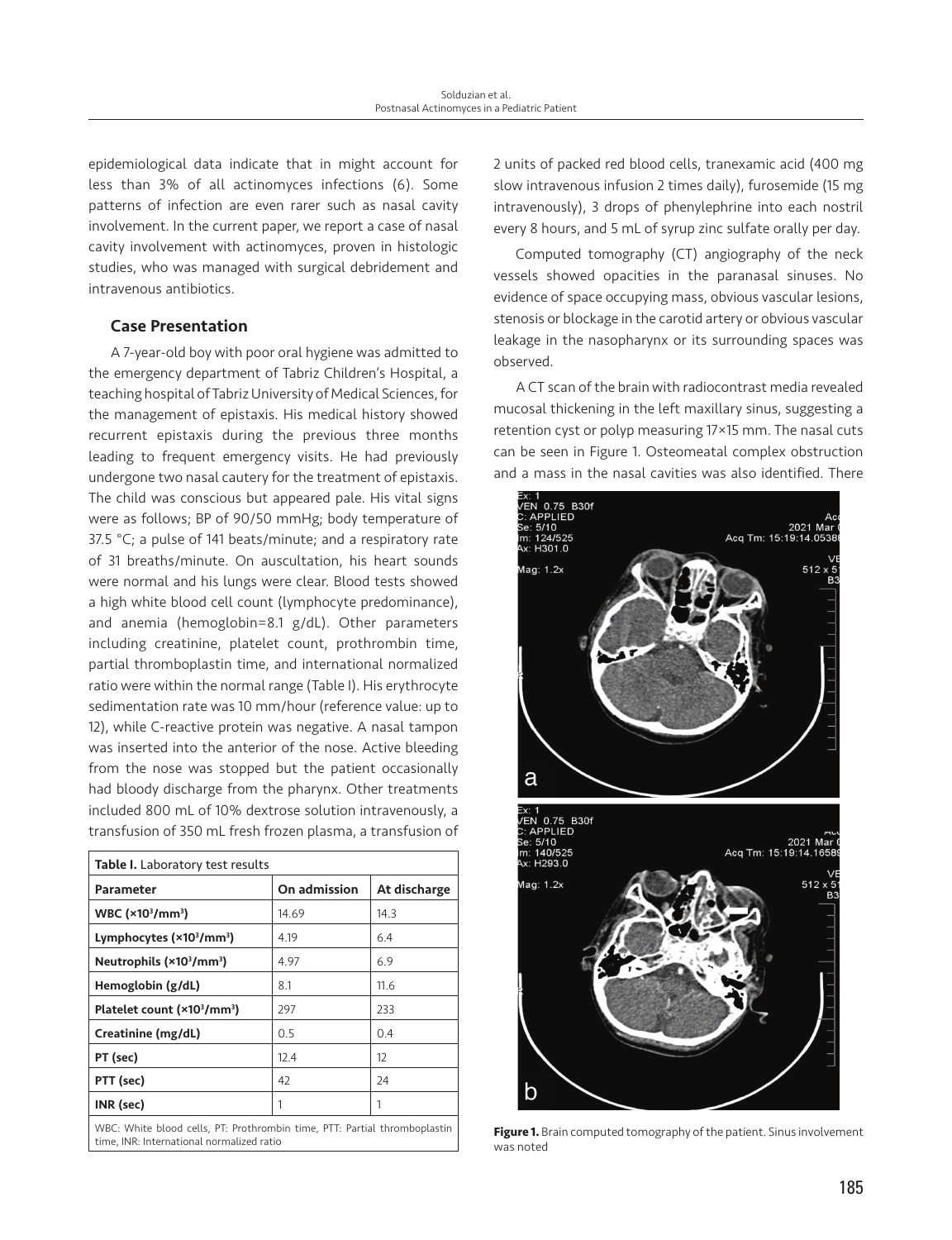was no evidence of any brain space occupying mass in the brain parenchyma. There was no evidence of any nasopharyngeal mass or juvenile angiofibroma.

Surgical nasoscopy was performed to avoid bleeding. Following this, a specimen from the nasopharynx lesion was put into a fixative solution (formalin). The gross examination consisted of one dark-gray-colored tissue. One fragment of tube like tissue measuring 7.5×1.2 cm and another with a smooth surface measuring 5×2 cm was obtained for histopathology study. Histopathological investigation of the resected mass revealed actinomycotic colonies with fibrin leukocyte deposition and focal lymphoid aggregation.

Following the pathology report, the patient was initially treated with 500 mg of intravenous ceftriaxone every 12 hours for 6 days. After stabilization and control of the fever and bleeding, he was discharged and referred to an ear, nose and throat clinic for prolonged antibiotic therapy and follow-up.

# **Discussion**

Overall, the number of cases with proven post nasal actinomyces is limited. The masses that are formed in patients with sinus actinomyces infection might look like malignant disease at first and require confirmatory work-up. The indolent nature of the organism can lead to a prolonged duration of the disease and several antibiotic trials. The masses that are formed in this type of involvement may be expansive and have bony erosions. Also, they might mimic fungal infections. The diagnosis of actinomyces should always be kept in mind when the patient has poor dental hygiene, which raises the suspicion of this infection (7).

As has been described in some cases, nasal actinomyces might present with a prolonged change in smell and purulent nasal discharge in patients without a known baseline medical condition. Also, it has been reported that nasal actinomyces can affect patients without any remarkable laboratory findings or lymphadenopathy and might look like a foreign body, although it may share radiological findings with fungal infections as well (8).

Although nasal actinomyces can be successfully managed with surgical resection and prolonged antibiotic therapy, death has also been reported following this infection. In a middle aged man with unilateral nasal obstruction, edema and pain, who had history of diabetes mellitus and hepatitis C, poor compliance with the antibiotic regimen and follow-up resulted in necrosis expansion, disseminated intravascular coagulation, multiple end organ failure and death (9).

That case highlights the importance of surgical intervention and the proper selection of the antibiotic regimen. The deceased patient did not undergo surgical debridement at first and this intervention was only performed following the dissemination of the infection and the rise of inflammatory markers. In addition, antibiotics were not given in a comprehensive way, with multiple discontinuation and adjustments.

In our case, the patient underwent surgical debridement and ceftriaxone was started and continued until discharge, at which point, the patient was referred to an out-patient clinic for further follow-up.

Dental procedures can result in an exposure to actinomyces embedded in the nasal cavity. One case described nasal actinomyces that were found following a tooth extraction which resulted in discharge and odor from the extraction site. Following these initial signs and symptoms and maxillary tenderness, the patient was evaluated with nasal endoscopy and surgical debridement followed by a prolonged course of oral antibiotics (10).

Considering that the sinus cavity is anatomically related to multiple sites and actinomyces could actually spread to it from junctional sites, it might be reasonable to rule out actinomyces infection in patients with extended signs and symptoms of sinusitis and no response to proper antibiotics. In our case, poor dental hygiene was noticeable and this may have contributed to nasal involvement.

Nasal sinus actinomyces infection may be observed following other infections that impair oxygenation of the area, such as nasal mucormycosis. In such cases, it might be difficult to distinguish between recurrent infections and new involvement with actinomyces, and so, pathologic evaluations should be done carefully as misdiagnosis can change the course of the therapy (11).

The patient presented in our case had several interesting features. All the cases discussed above were above middle age, while our patient was a 7-year-old boy. Also, all other cases had some type of risk factor which predisposed them to actinomycosis, while at the time of discharge, no confirmed immunologic or metabolic disease had been recorded for our patient and the only predisposing factor was poor oral hygiene.

In conclusion, it is worth remembering that actinomyces may infect children as well as adults and this organism should be suspected in those patients with nasal abscess, bleeding and a mass detected in radiologic studies. The process of isolation and culture of the organism can be